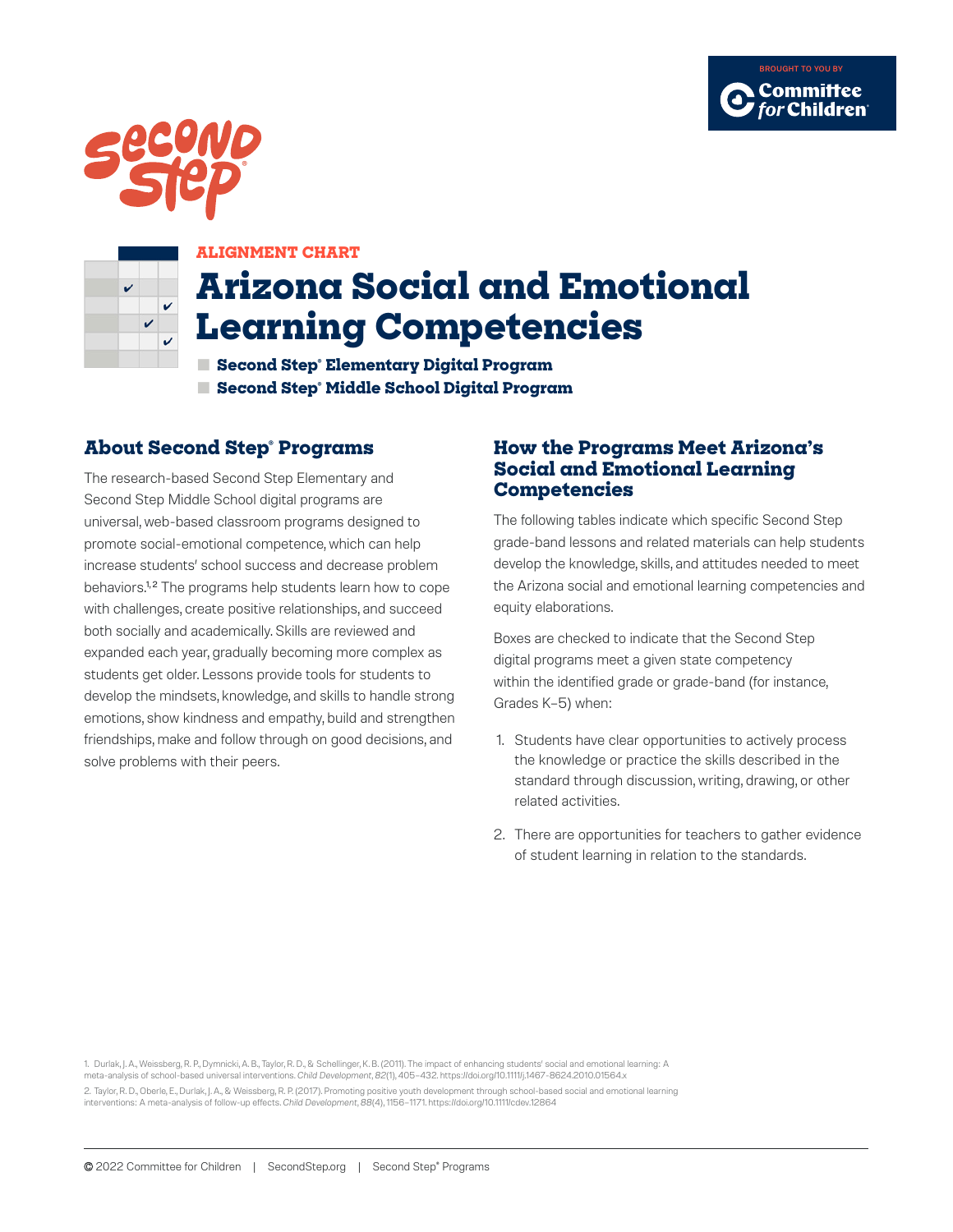ŏ

ñ

|                                                                     |                                                            |                            |                       |                                                      |             |                 |                     |                                       |                                               |                             |                                                 |                                                                      | <b>Key Skills and Concepts</b> |                                                                |                                     |                            |                            |                  |                                          |              |                            |                                       |                                        |                            |
|---------------------------------------------------------------------|------------------------------------------------------------|----------------------------|-----------------------|------------------------------------------------------|-------------|-----------------|---------------------|---------------------------------------|-----------------------------------------------|-----------------------------|-------------------------------------------------|----------------------------------------------------------------------|--------------------------------|----------------------------------------------------------------|-------------------------------------|----------------------------|----------------------------|------------------|------------------------------------------|--------------|----------------------------|---------------------------------------|----------------------------------------|----------------------------|
|                                                                     |                                                            |                            |                       | <b>Brain Builders</b><br>(Executive-Function Skills) |             |                 |                     | Unit 1: Growth Mindset & Goal-Setting |                                               |                             |                                                 |                                                                      | Unit 2: Emotion Management     |                                                                |                                     |                            | Unit 3: Empathy & Kindness |                  |                                          |              | Unit 4: Problem-Solving    |                                       |                                        |                            |
| <b>Grades K-5</b>                                                   |                                                            |                            |                       |                                                      |             | ctions<br>ignor | ě<br>through challe | brain<br>the                          | and effort<br>Improve skills through practice | a goal<br>등<br>plans to rea | emotions<br>own<br>dentify and understand one's | others<br>$\mathrel{\mathop:}=$<br>ဖ<br>motions<br>$\overline{\Phi}$ | Recognize strong emotions      | strategi<br>using<br>Manage strong emotions by<br>to feel calm | and act kindly                      | Develop empathy for others | ctiv                       |                  | before<br>calm<br>$\mathbf{c}$<br>motion |              | involved<br>and            | solutions                             | solutions<br>$\bullet$<br>£<br>'ŏ<br>S |                            |
| <b>Arizona Social and Emotional</b><br><b>Learning Competencies</b> |                                                            |                            |                       |                                                      | flexibility | and             |                     |                                       |                                               | make                        |                                                 | and identify                                                         |                                |                                                                |                                     |                            | Ō.                         |                  |                                          | problem      |                            |                                       | outcome                                |                            |
|                                                                     | <b>Second Step® Elementary Digital Program</b>             |                            |                       |                                                      |             | attention       | evere               | <b>and that that t</b><br>and change  |                                               | and                         |                                                 |                                                                      |                                |                                                                |                                     |                            | others'                    |                  |                                          | cribe the    |                            | many                                  |                                        |                            |
|                                                                     |                                                            | Attention                  | <b>Norking</b> memory | nhibitory control                                    | Cognitive   | ഗ<br>poo        |                     | Unde<br>grow                          |                                               | goals<br>Set                |                                                 | Recognize                                                            |                                |                                                                | Recognize kindness<br>toward others |                            | Take                       | Act with empathy | Manage strong en<br>solving problems     |              | dentify the wants          | $\overleftarrow{\mathrm{o}}$<br>Think | Explore the                            | Pick the best solution     |
|                                                                     | <b>Competency</b>                                          |                            |                       |                                                      |             |                 |                     |                                       |                                               |                             |                                                 |                                                                      |                                |                                                                |                                     |                            |                            |                  |                                          |              |                            |                                       |                                        |                            |
|                                                                     | Identify and label one's feelings                          |                            |                       |                                                      |             |                 |                     |                                       |                                               |                             | $\mathbf v$                                     | $\checkmark$                                                         | $\sqrt{2}$                     | $\checkmark$                                                   |                                     |                            |                            |                  |                                          |              |                            |                                       |                                        |                            |
| Self-                                                               | Relating feelings and thoughts to behavior                 |                            |                       |                                                      |             |                 | $\checkmark$        |                                       | $\checkmark$                                  |                             | $\mathbf{v}$                                    | $\checkmark$                                                         | $\checkmark$                   | $\mathbf v$                                                    |                                     |                            |                            |                  | $\checkmark$                             |              |                            |                                       |                                        |                            |
| Awareness<br>(Identity)                                             | Accurate self-assessment of strengths and challenges       |                            |                       |                                                      |             |                 |                     |                                       | $\checkmark$                                  |                             |                                                 |                                                                      |                                |                                                                |                                     |                            |                            |                  |                                          |              |                            |                                       |                                        |                            |
|                                                                     | Self-efficacy                                              |                            |                       |                                                      |             | $\checkmark$    | $\mathbf v$         | $\checkmark$                          | $\checkmark$                                  | $\checkmark$                |                                                 |                                                                      |                                | $\mathbf v$                                                    | $\mathbf{v}$                        |                            |                            | $\mathbf{v}$     | $\checkmark$                             |              |                            |                                       |                                        | $\mathbf v$                |
|                                                                     | Optimism                                                   |                            |                       |                                                      |             |                 | $\checkmark$        | $\checkmark$                          | $\checkmark$                                  | $\checkmark$                |                                                 |                                                                      |                                | $\checkmark$                                                   |                                     |                            |                            |                  |                                          |              |                            |                                       |                                        |                            |
|                                                                     | Regulating one's emotions                                  |                            |                       |                                                      |             |                 |                     |                                       |                                               |                             | $\checkmark$                                    | $\checkmark$                                                         | $\checkmark$                   | $\checkmark$                                                   |                                     |                            |                            |                  | $\mathbf v$                              |              |                            |                                       |                                        |                            |
| Self-                                                               | Managing stress                                            |                            |                       |                                                      |             |                 |                     |                                       |                                               |                             |                                                 |                                                                      | $\checkmark$                   | $\checkmark$                                                   |                                     |                            |                            |                  | $\checkmark$                             |              |                            |                                       |                                        |                            |
| Management<br>(Agency and                                           | Self-control                                               | $\boldsymbol{\mathcal{U}}$ |                       | $\checkmark$                                         |             | $\checkmark$    |                     |                                       |                                               |                             |                                                 |                                                                      |                                | $\checkmark$                                                   |                                     |                            |                            |                  | $\checkmark$                             |              |                            |                                       |                                        |                            |
| Efficacy)                                                           | Self-motivation                                            |                            |                       |                                                      |             | $\checkmark$    | $\checkmark$        | $\checkmark$                          | $\checkmark$                                  | $\checkmark$                |                                                 |                                                                      |                                |                                                                |                                     |                            |                            |                  |                                          |              |                            |                                       |                                        |                            |
|                                                                     | Setting and achieving goals                                |                            |                       |                                                      |             |                 |                     |                                       | $\checkmark$                                  | $\checkmark$                |                                                 |                                                                      |                                |                                                                |                                     |                            |                            |                  |                                          |              |                            |                                       |                                        |                            |
|                                                                     | Perspective-taking                                         |                            |                       |                                                      |             |                 |                     |                                       |                                               |                             |                                                 |                                                                      |                                |                                                                | $\checkmark$                        | $\checkmark$               | $\sqrt{2}$                 | $\checkmark$     | $\checkmark$                             | $\mathbf{v}$ | $\sqrt{2}$                 | $\checkmark$                          | $\checkmark$                           | $\checkmark$               |
| Social                                                              | Empathy                                                    |                            |                       |                                                      |             |                 |                     |                                       |                                               |                             |                                                 |                                                                      |                                |                                                                | $\checkmark$                        | $\checkmark$               | $\checkmark$               | $\checkmark$     | $\checkmark$                             | $\checkmark$ | $\checkmark$               | $\checkmark$                          | $\checkmark$                           | $\checkmark$               |
| (Belonging                                                          | Respect for diversity                                      |                            |                       |                                                      |             |                 |                     |                                       |                                               |                             |                                                 | $\checkmark$                                                         |                                |                                                                |                                     |                            |                            | $\checkmark$     |                                          |              |                            |                                       |                                        |                            |
| and<br>Engagement)                                                  | Understanding social and ethical norms                     |                            |                       |                                                      |             |                 |                     |                                       |                                               |                             |                                                 |                                                                      |                                |                                                                | $\checkmark$                        | V                          | $\checkmark$               | $\checkmark$     | $\mathbf v$                              | $\checkmark$ | $\mathbf v$                | $\checkmark$                          | $\checkmark$                           | $\boldsymbol{\mathcal{U}}$ |
|                                                                     | Recognizing family, school, and community supports         |                            |                       |                                                      |             |                 | $\checkmark$        |                                       | $\checkmark$                                  | $\checkmark$                | $\checkmark$                                    | $\checkmark$                                                         | $\checkmark$                   | $\checkmark$                                                   |                                     |                            |                            |                  | $\checkmark$                             |              |                            | $\checkmark$                          |                                        |                            |
|                                                                     | Building relationships with diverse individuals and groups |                            |                       |                                                      |             |                 |                     |                                       |                                               |                             |                                                 |                                                                      |                                |                                                                | $\checkmark$                        | $\checkmark$               | $\mathbf v$                | $\checkmark$     | $\mathbf v$                              | $\mathbf v$  | $\boldsymbol{\mathcal{U}}$ | $\boldsymbol{\mathcal{U}}$            | $\mathbf v$                            | $\checkmark$               |
| Relationship                                                        | Communicating clearly                                      |                            |                       |                                                      |             |                 |                     |                                       |                                               |                             |                                                 |                                                                      |                                |                                                                |                                     |                            |                            |                  |                                          | V            | $\checkmark$               |                                       |                                        |                            |
| Skills (Agenc)                                                      | Working cooperatively                                      |                            |                       |                                                      |             |                 |                     |                                       |                                               |                             |                                                 |                                                                      |                                |                                                                |                                     |                            |                            | $\checkmark$     |                                          | V            | $\mathbf v$                | $\checkmark$                          | $\checkmark$                           | $\checkmark$               |
| and Efficacy)                                                       | Resolving conflicts                                        |                            |                       |                                                      |             |                 |                     |                                       |                                               |                             |                                                 |                                                                      |                                |                                                                |                                     |                            |                            |                  | $\checkmark$                             | V            | $\checkmark$               | V                                     | $\checkmark$                           | $\checkmark$               |
|                                                                     | Seeking help                                               |                            |                       |                                                      |             |                 | $\checkmark$        |                                       | $\checkmark$                                  | $\checkmark$                | $\checkmark$                                    | $\mathbf v$                                                          | $\checkmark$                   | $\checkmark$                                                   |                                     |                            |                            | $\checkmark$     | $\checkmark$                             |              |                            | $\checkmark$                          |                                        |                            |
|                                                                     | Identifying problems                                       |                            |                       |                                                      |             |                 |                     |                                       |                                               |                             |                                                 |                                                                      |                                |                                                                |                                     | $\checkmark$               | $\checkmark$               |                  | $\checkmark$                             | V            | $\checkmark$               | V                                     | $\mathbf v$                            | $\boldsymbol{\mathcal{U}}$ |
| Responsible<br>Decision-                                            | Analyzing situations                                       |                            |                       |                                                      |             | $\checkmark$    | $\checkmark$        | $\checkmark$                          | $\checkmark$                                  | $\checkmark$                | $\checkmark$                                    | $\mathbf v$                                                          | $\checkmark$                   | $\checkmark$                                                   | $\checkmark$                        | $\checkmark$               | $\checkmark$               | $\checkmark$     | $\checkmark$                             | $\checkmark$ | $\checkmark$               | $\checkmark$                          | $\checkmark$                           |                            |
| Making                                                              | Solving problems                                           |                            |                       |                                                      |             |                 |                     |                                       |                                               |                             |                                                 |                                                                      |                                |                                                                |                                     | $\checkmark$               | V                          | $\checkmark$     | $\checkmark$                             | $\checkmark$ | V                          | V                                     | V                                      |                            |
| (Belonging<br>and<br>Engagement)                                    | Evaluating                                                 |                            |                       |                                                      |             | $\checkmark$    | $\checkmark$        | $\checkmark$                          | $\checkmark$                                  | $\checkmark$                | $\checkmark$                                    | $\checkmark$                                                         | $\checkmark$                   | $\checkmark$                                                   | $\checkmark$                        | $\checkmark$               | V                          | $\checkmark$     | V                                        | V            | $\checkmark$               | $\boldsymbol{\mathcal{U}}$            | $\checkmark$                           | V                          |
|                                                                     | Reflecting                                                 |                            |                       |                                                      |             |                 | $\checkmark$        | $\checkmark$                          | $\checkmark$                                  | $\checkmark$                | $\checkmark$                                    |                                                                      |                                |                                                                |                                     |                            |                            |                  |                                          |              |                            |                                       |                                        | $\mathbf v$                |
|                                                                     | Ethical responsibility                                     |                            |                       |                                                      |             |                 |                     |                                       |                                               |                             |                                                 |                                                                      |                                |                                                                | $\checkmark$                        | $\mathbf v$                | $\checkmark$               | $\checkmark$     |                                          | $\checkmark$ | $\checkmark$               | $\checkmark$                          | $\checkmark$                           | $\checkmark$               |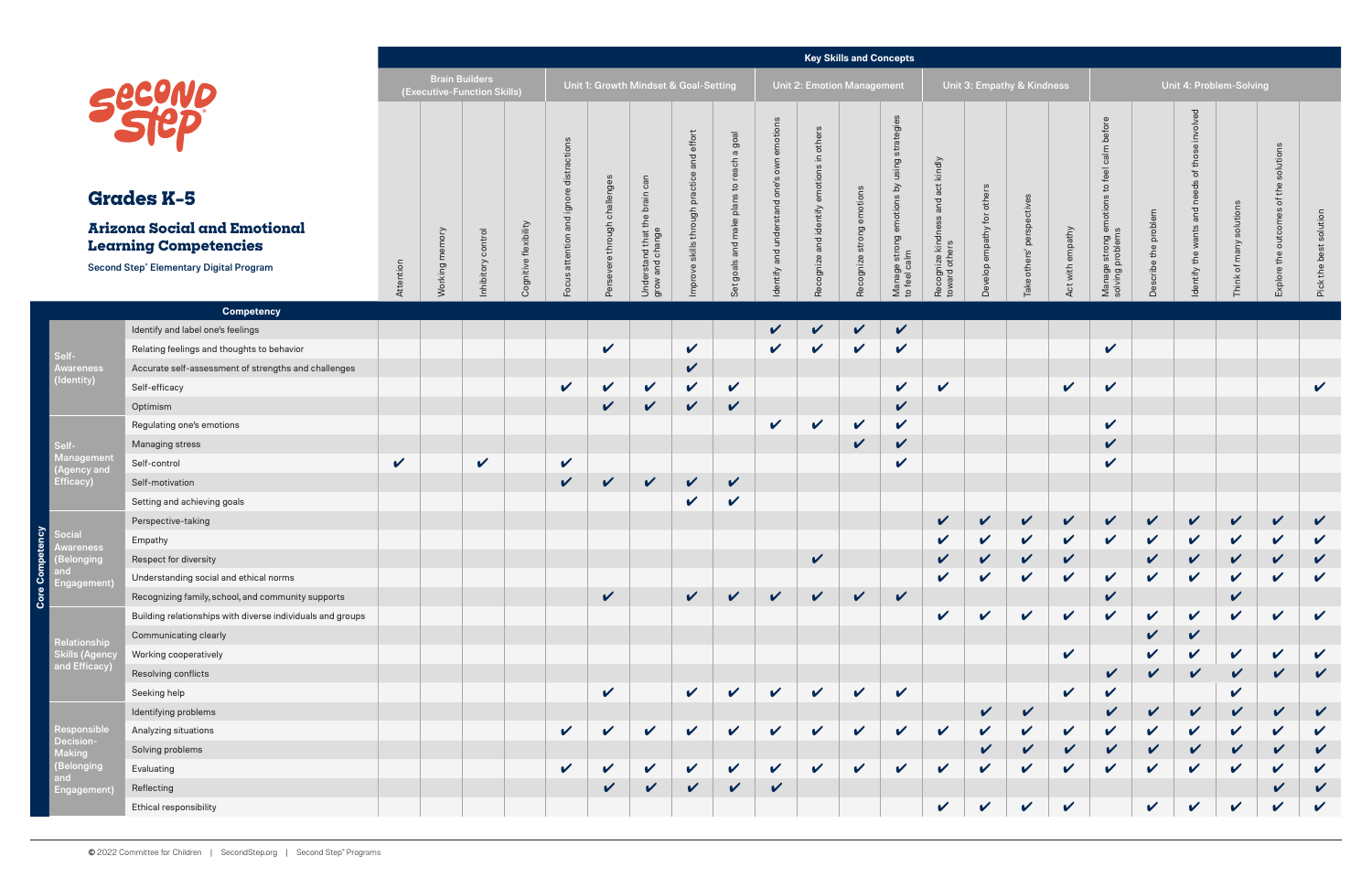| ons & Decisions                                                  |                                                                      | Unit 4: Managing Relationships & Social Conflict                            |                                                 |                                                         |
|------------------------------------------------------------------|----------------------------------------------------------------------|-----------------------------------------------------------------------------|-------------------------------------------------|---------------------------------------------------------|
| Apply emotion-management strategies across<br>different contexts | Recognize the difference between minor and<br>major social conflicts | Describe the different perspectives of the people<br>involved in a conflict | Apply the four-step conflict resolution process | Identify ways to make amends after a<br>social conflict |
|                                                                  |                                                                      |                                                                             |                                                 |                                                         |
| $\frac{1}{2}$                                                    |                                                                      |                                                                             |                                                 |                                                         |
|                                                                  |                                                                      |                                                                             |                                                 |                                                         |
| $\checkmark$                                                     |                                                                      |                                                                             |                                                 |                                                         |
|                                                                  |                                                                      |                                                                             |                                                 |                                                         |
| $\checkmark$                                                     |                                                                      |                                                                             |                                                 |                                                         |
|                                                                  |                                                                      |                                                                             |                                                 |                                                         |
|                                                                  |                                                                      |                                                                             |                                                 |                                                         |
|                                                                  |                                                                      | $\zeta$                                                                     | <<<                                             |                                                         |
|                                                                  |                                                                      |                                                                             |                                                 |                                                         |
|                                                                  |                                                                      |                                                                             |                                                 |                                                         |
|                                                                  |                                                                      |                                                                             |                                                 |                                                         |
|                                                                  | V                                                                    | V                                                                           | V                                               | V                                                       |
|                                                                  |                                                                      |                                                                             | $\checkmark$                                    | $\checkmark$                                            |
| V                                                                |                                                                      |                                                                             | $\checkmark$                                    |                                                         |
|                                                                  | V                                                                    | V                                                                           | $\mathbf v$                                     | V                                                       |
|                                                                  | V                                                                    | V                                                                           | V                                               | V                                                       |
| $\checkmark$                                                     | $\mathbf v$                                                          | $\mathbf v$                                                                 | $\checkmark$                                    | $\checkmark$                                            |
|                                                                  | $\checkmark$                                                         | $\mathbf v$                                                                 | $\checkmark$                                    | $\checkmark$                                            |
| V                                                                | V                                                                    | $\checkmark$                                                                | V                                               | $\checkmark$                                            |
| $\checkmark$                                                     | $\mathbf v$                                                          | $\mathbf v$                                                                 | $\checkmark$                                    | $\checkmark$                                            |
|                                                                  |                                                                      |                                                                             | $\checkmark$                                    | $\checkmark$                                            |

**Core Competency**

Ō

ñ

|                                                                                                                                                            |                                                            |                                                                        |                                                                                        |                                                                                                                    |                                                 |                                                                                       |                                                                       |                                                                        | <b>Key Skills and Concepts</b>                                  |                                                                                        |                                                                                                                             |                                                                                             |                                                                                                                      |                                                                                                                                                                                         |                                                                                                 |                                                                                   |  |  |
|------------------------------------------------------------------------------------------------------------------------------------------------------------|------------------------------------------------------------|------------------------------------------------------------------------|----------------------------------------------------------------------------------------|--------------------------------------------------------------------------------------------------------------------|-------------------------------------------------|---------------------------------------------------------------------------------------|-----------------------------------------------------------------------|------------------------------------------------------------------------|-----------------------------------------------------------------|----------------------------------------------------------------------------------------|-----------------------------------------------------------------------------------------------------------------------------|---------------------------------------------------------------------------------------------|----------------------------------------------------------------------------------------------------------------------|-----------------------------------------------------------------------------------------------------------------------------------------------------------------------------------------|-------------------------------------------------------------------------------------------------|-----------------------------------------------------------------------------------|--|--|
|                                                                                                                                                            |                                                            |                                                                        | Unit 1: Mindsets & Goals                                                               |                                                                                                                    |                                                 |                                                                                       |                                                                       | Unit 2: Recognizing Bullying & Harassment                              |                                                                 |                                                                                        | Unit 3: Thoughts, Emotions & Decisions                                                                                      |                                                                                             |                                                                                                                      | Unit 4: Managing Relationships & Social Conflict                                                                                                                                        |                                                                                                 |                                                                                   |  |  |
| Securio<br><b>Grade 6</b><br><b>Arizona Social and Emotional</b><br><b>Learning Competencies</b><br>Second Step <sup>®</sup> Middle School Digital Program |                                                            | common<br>ğ<br>chal<br>Recognize that social<br>and get better in time | change<br>and<br>grow<br>$\subset$<br>ී<br>$\subseteq$<br>ä<br>stand that the<br>Under | goals<br>onal<br>per<br>$\circ$<br>chie<br>$\mathbf{c}$<br>ഇ<br>$\frac{a}{b}$<br>ate<br>১<br>$\overline{2}$<br>Set | goals<br>$\sigma$<br>tow<br>ທ<br>progr<br>Monit | bullying<br>৳<br>$\omega$<br>type<br>ommo<br>$\circ$<br>$\omega$<br>ingoo<br><b>Q</b> | bullying<br>$\rm 5$<br>cts<br>impa<br>negative i<br>the<br>Understand | đ<br>strategy<br>upst<br>$\Omega$<br>the<br>Determine t<br>a situation | $b$ ed<br>$\mathtt{S}$<br>king<br>Apply respons<br>an upstander | emotion<br>strong<br>$\sigma$<br>$rac{1}{\theta}$<br>⊕<br>$\mathbb O$<br>δ<br>why<br>ᅙ | ways<br>ance<br>nega<br>and<br>notions<br>positiv<br>$\Xi$ . $\bar{\Xi}$<br>rstand how e<br>ion-making i<br>Under<br>decisi | <b>OSS</b><br>ၯ<br>tegies<br>ဥ္ပာ<br>-ma<br>emotion-ma<br>ant contexts<br>Apply<br>differer | and<br>minor<br>$\subset$<br>betwe<br>$\mathbf \Phi$<br>gnize the differenc<br>social conflicts<br>Recogn<br>major s | ople<br>$\circ$<br>$\Omega$<br>$\omega$<br>눈<br>$\overline{\phantom{0}}$<br>aifferen<br>conflict<br>diff.<br>$\omega$<br>$\sigma$<br>문<br>$\equiv$<br>$\circ$<br>Describe<br>involved i | proces<br>ucity<br>$\overline{\circ}$<br>ၑ<br>conflict<br>$\Omega$<br>stej<br>four<br>Apply the | $\sigma$<br>after<br>ဖ<br>amends<br>make<br>Identify ways to r<br>social conflict |  |  |
|                                                                                                                                                            | <b>Competency</b>                                          |                                                                        |                                                                                        |                                                                                                                    |                                                 |                                                                                       |                                                                       |                                                                        |                                                                 |                                                                                        |                                                                                                                             |                                                                                             |                                                                                                                      |                                                                                                                                                                                         |                                                                                                 |                                                                                   |  |  |
|                                                                                                                                                            | Identify and label one's feelings                          | $\checkmark$                                                           |                                                                                        |                                                                                                                    |                                                 |                                                                                       |                                                                       |                                                                        |                                                                 | $\checkmark$                                                                           | $\checkmark$                                                                                                                | $\checkmark$                                                                                |                                                                                                                      |                                                                                                                                                                                         |                                                                                                 |                                                                                   |  |  |
| Self-<br><b>Awareness</b><br>(Identity)                                                                                                                    | Relating feelings and thoughts to behavior                 | $\checkmark$                                                           |                                                                                        |                                                                                                                    |                                                 | $\checkmark$                                                                          |                                                                       | $\checkmark$                                                           |                                                                 | $\checkmark$                                                                           | $\checkmark$                                                                                                                | $\checkmark$                                                                                | $\checkmark$                                                                                                         | $\checkmark$                                                                                                                                                                            | $\checkmark$                                                                                    | $\checkmark$                                                                      |  |  |
|                                                                                                                                                            | Accurate self-assessment of strengths and challenges       |                                                                        | $\checkmark$                                                                           |                                                                                                                    | $\checkmark$                                    |                                                                                       |                                                                       |                                                                        |                                                                 |                                                                                        |                                                                                                                             |                                                                                             |                                                                                                                      |                                                                                                                                                                                         |                                                                                                 |                                                                                   |  |  |
|                                                                                                                                                            | Self-efficacy                                              |                                                                        | $\checkmark$                                                                           | $\checkmark$                                                                                                       | $\checkmark$                                    |                                                                                       |                                                                       | $\checkmark$                                                           | $\sqrt{2}$                                                      |                                                                                        |                                                                                                                             | $\checkmark$                                                                                |                                                                                                                      |                                                                                                                                                                                         | $\mathbf v$                                                                                     | $\checkmark$                                                                      |  |  |
|                                                                                                                                                            | Optimism                                                   | $\checkmark$                                                           | $\checkmark$                                                                           | $\checkmark$                                                                                                       | $\checkmark$                                    |                                                                                       |                                                                       |                                                                        |                                                                 |                                                                                        |                                                                                                                             |                                                                                             |                                                                                                                      |                                                                                                                                                                                         |                                                                                                 |                                                                                   |  |  |
| Self-                                                                                                                                                      | Regulating one's emotions                                  |                                                                        |                                                                                        |                                                                                                                    |                                                 |                                                                                       |                                                                       |                                                                        |                                                                 |                                                                                        |                                                                                                                             | $\checkmark$                                                                                |                                                                                                                      |                                                                                                                                                                                         |                                                                                                 |                                                                                   |  |  |
|                                                                                                                                                            | Managing stress                                            |                                                                        |                                                                                        |                                                                                                                    |                                                 |                                                                                       |                                                                       |                                                                        |                                                                 |                                                                                        |                                                                                                                             |                                                                                             |                                                                                                                      |                                                                                                                                                                                         |                                                                                                 |                                                                                   |  |  |
| Management<br>(Agency and                                                                                                                                  | Self-control                                               |                                                                        |                                                                                        |                                                                                                                    |                                                 |                                                                                       |                                                                       |                                                                        |                                                                 | $\checkmark$                                                                           | $\checkmark$                                                                                                                | $\checkmark$                                                                                | $\checkmark$                                                                                                         | $\checkmark$                                                                                                                                                                            | $\checkmark$                                                                                    | $\checkmark$                                                                      |  |  |
| Efficacy)                                                                                                                                                  | Self-motivation                                            |                                                                        | $\checkmark$                                                                           | $\checkmark$                                                                                                       | $\mathbf v$                                     |                                                                                       |                                                                       |                                                                        |                                                                 |                                                                                        |                                                                                                                             |                                                                                             |                                                                                                                      |                                                                                                                                                                                         |                                                                                                 |                                                                                   |  |  |
|                                                                                                                                                            | Setting and achieving goals                                |                                                                        |                                                                                        | $\checkmark$                                                                                                       | $\checkmark$                                    |                                                                                       |                                                                       |                                                                        |                                                                 |                                                                                        |                                                                                                                             |                                                                                             |                                                                                                                      |                                                                                                                                                                                         |                                                                                                 |                                                                                   |  |  |
|                                                                                                                                                            | Perspective-taking                                         |                                                                        |                                                                                        |                                                                                                                    |                                                 |                                                                                       | V                                                                     |                                                                        |                                                                 |                                                                                        |                                                                                                                             |                                                                                             |                                                                                                                      | $\checkmark$                                                                                                                                                                            | $\boldsymbol{\mathcal{C}}$                                                                      |                                                                                   |  |  |
| Social<br>Awareness                                                                                                                                        | Empathy                                                    | $\checkmark$                                                           |                                                                                        |                                                                                                                    |                                                 | $\checkmark$                                                                          | $\checkmark$                                                          | V                                                                      | $\checkmark$                                                    |                                                                                        |                                                                                                                             |                                                                                             |                                                                                                                      | $\checkmark$                                                                                                                                                                            | $\checkmark$                                                                                    |                                                                                   |  |  |
| (Belonging                                                                                                                                                 | Respect for diversity                                      |                                                                        |                                                                                        |                                                                                                                    |                                                 |                                                                                       |                                                                       | $\checkmark$                                                           | $\checkmark$                                                    |                                                                                        |                                                                                                                             |                                                                                             |                                                                                                                      | $\checkmark$                                                                                                                                                                            | V                                                                                               |                                                                                   |  |  |
| and<br>Engagement)                                                                                                                                         | Understanding social and ethical norms                     | $\checkmark$                                                           |                                                                                        |                                                                                                                    |                                                 | $\checkmark$                                                                          | V                                                                     | $\checkmark$                                                           | $\checkmark$                                                    |                                                                                        |                                                                                                                             |                                                                                             | $\checkmark$                                                                                                         | $\boldsymbol{\mathcal{U}}$                                                                                                                                                              | $\checkmark$                                                                                    | V                                                                                 |  |  |
|                                                                                                                                                            | Recognizing family, school, and community supports         | $\checkmark$                                                           |                                                                                        | $\checkmark$                                                                                                       |                                                 |                                                                                       | V                                                                     | $\checkmark$                                                           | $\checkmark$                                                    |                                                                                        |                                                                                                                             |                                                                                             |                                                                                                                      |                                                                                                                                                                                         |                                                                                                 |                                                                                   |  |  |
|                                                                                                                                                            | Building relationships with diverse individuals and groups |                                                                        |                                                                                        |                                                                                                                    |                                                 |                                                                                       |                                                                       |                                                                        |                                                                 |                                                                                        |                                                                                                                             |                                                                                             | $\checkmark$                                                                                                         | $\checkmark$                                                                                                                                                                            | $\mathbf v$                                                                                     | V                                                                                 |  |  |
| Relationship                                                                                                                                               | Communicating clearly                                      |                                                                        |                                                                                        |                                                                                                                    |                                                 |                                                                                       |                                                                       |                                                                        |                                                                 |                                                                                        |                                                                                                                             |                                                                                             |                                                                                                                      |                                                                                                                                                                                         | $\checkmark$                                                                                    | $\checkmark$                                                                      |  |  |
| <b>Skills (Agency</b>                                                                                                                                      | Working cooperatively                                      |                                                                        |                                                                                        |                                                                                                                    |                                                 |                                                                                       |                                                                       |                                                                        | $\boldsymbol{\mathcal{U}}$                                      |                                                                                        |                                                                                                                             | $\checkmark$                                                                                |                                                                                                                      |                                                                                                                                                                                         | $\checkmark$                                                                                    |                                                                                   |  |  |
| and Efficacy)                                                                                                                                              | Resolving conflicts                                        |                                                                        |                                                                                        |                                                                                                                    |                                                 |                                                                                       |                                                                       |                                                                        |                                                                 |                                                                                        |                                                                                                                             |                                                                                             | $\checkmark$                                                                                                         | $\checkmark$                                                                                                                                                                            | $\checkmark$                                                                                    | $\checkmark$                                                                      |  |  |
|                                                                                                                                                            | Seeking help                                               | $\checkmark$                                                           |                                                                                        | $\checkmark$                                                                                                       |                                                 |                                                                                       | V                                                                     | $\sqrt{2}$                                                             | $\checkmark$                                                    |                                                                                        |                                                                                                                             |                                                                                             |                                                                                                                      |                                                                                                                                                                                         |                                                                                                 |                                                                                   |  |  |
|                                                                                                                                                            | Identifying problems                                       |                                                                        |                                                                                        |                                                                                                                    |                                                 |                                                                                       |                                                                       |                                                                        |                                                                 |                                                                                        |                                                                                                                             |                                                                                             | $\mathbf v$                                                                                                          | $\mathbf v$                                                                                                                                                                             | $\vee$                                                                                          | $\checkmark$                                                                      |  |  |
| Responsible                                                                                                                                                | Analyzing situations                                       | $\checkmark$                                                           | $\mathbf v$                                                                            | $\sqrt{2}$                                                                                                         | $\checkmark$                                    | $\checkmark$                                                                          | V                                                                     | $\mathbf{v}$                                                           | $\checkmark$                                                    | $\mathbf v$                                                                            | $\checkmark$                                                                                                                | $\checkmark$                                                                                | $\checkmark$                                                                                                         | $\checkmark$                                                                                                                                                                            | $\checkmark$                                                                                    | $\checkmark$                                                                      |  |  |
| Decision-<br><b>Making</b>                                                                                                                                 | Solving problems                                           |                                                                        |                                                                                        |                                                                                                                    |                                                 |                                                                                       |                                                                       |                                                                        |                                                                 |                                                                                        |                                                                                                                             |                                                                                             | $\boldsymbol{\mathcal{U}}$                                                                                           | $\checkmark$                                                                                                                                                                            | $\boldsymbol{\mathcal{C}}$                                                                      | $\checkmark$                                                                      |  |  |
| (Belonging                                                                                                                                                 | Evaluating                                                 | V                                                                      | $\checkmark$                                                                           | $\checkmark$                                                                                                       | $\mathbf v$                                     | $\checkmark$                                                                          | V                                                                     | $\checkmark$                                                           | $\checkmark$                                                    | $\checkmark$                                                                           | $\checkmark$                                                                                                                | $\checkmark$                                                                                | $\checkmark$                                                                                                         | $\checkmark$                                                                                                                                                                            | $\checkmark$                                                                                    | $\checkmark$                                                                      |  |  |
| and<br>Engagement)                                                                                                                                         | Reflecting                                                 | $\checkmark$                                                           |                                                                                        | $\checkmark$                                                                                                       | $\checkmark$                                    |                                                                                       |                                                                       | $\mathbf v$                                                            | $\checkmark$                                                    | $\checkmark$                                                                           | $\checkmark$                                                                                                                | $\checkmark$                                                                                | $\checkmark$                                                                                                         | $\checkmark$                                                                                                                                                                            | $\checkmark$                                                                                    | V                                                                                 |  |  |
|                                                                                                                                                            | Ethical responsibility                                     |                                                                        |                                                                                        |                                                                                                                    |                                                 |                                                                                       |                                                                       | $\checkmark$                                                           | $\checkmark$                                                    |                                                                                        |                                                                                                                             |                                                                                             |                                                                                                                      |                                                                                                                                                                                         | $\checkmark$                                                                                    | $\checkmark$                                                                      |  |  |